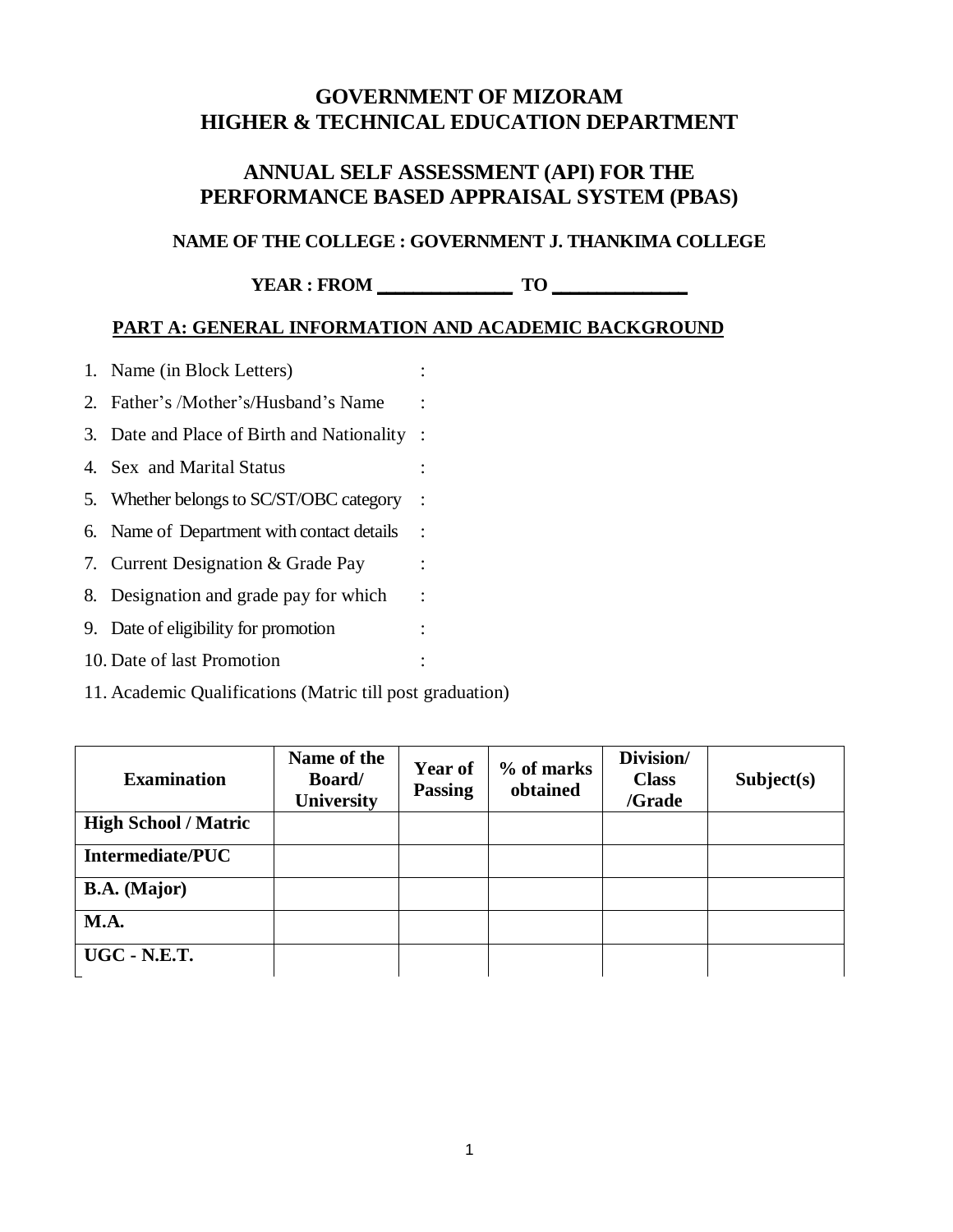## 12. Research Degree (s)

| <b>Degrees</b> | Title | Date of award | <b>University</b> |
|----------------|-------|---------------|-------------------|
| <b>M.Phil</b>  |       |               |                   |
| Ph.D./D.Phil.  |       |               |                   |
| D.Sc/D.Litt.   |       |               |                   |

### **13.** Appointments held prior to joining this institution

| <b>Designation</b> | Name of the<br><b>Employer</b> | Date of<br>Joining | Date of<br><b>Leaving</b> | Pay Band<br>with AGP | <b>Reason for</b><br>leaving |
|--------------------|--------------------------------|--------------------|---------------------------|----------------------|------------------------------|
|                    |                                |                    |                           |                      |                              |
|                    |                                |                    |                           |                      |                              |
|                    |                                |                    |                           |                      |                              |

# 14. Post held after appointment at this institution

|                    |                   | Date of actual Joining |    |                   |  |
|--------------------|-------------------|------------------------|----|-------------------|--|
| <b>Designation</b> | <b>Department</b> | <b>From</b>            | To | Pay Band with AGP |  |
|                    |                   |                        |    |                   |  |
|                    |                   |                        |    |                   |  |
|                    |                   |                        |    |                   |  |

15. Teaching experience: P.G Classes : \_\_\_\_\_\_\_ Years;

U.G. Classes : \_\_\_\_\_\_\_\_Years

16. Research experience excluding years spent in M.Phil / Ph. D. : \_\_\_\_\_\_\_

17. Field of Specialization under the Subject/Discipline

- $(i)$
- $(ii)$

18. Academic Staff College Orientation/Refresher Course attended:

| Name of the course/<br><b>Summer School</b> | <b>Place</b> | <b>Duration</b> | <b>Sponsoring Agency</b> |
|---------------------------------------------|--------------|-----------------|--------------------------|
| Nil                                         |              |                 |                          |
|                                             |              |                 |                          |
|                                             |              |                 |                          |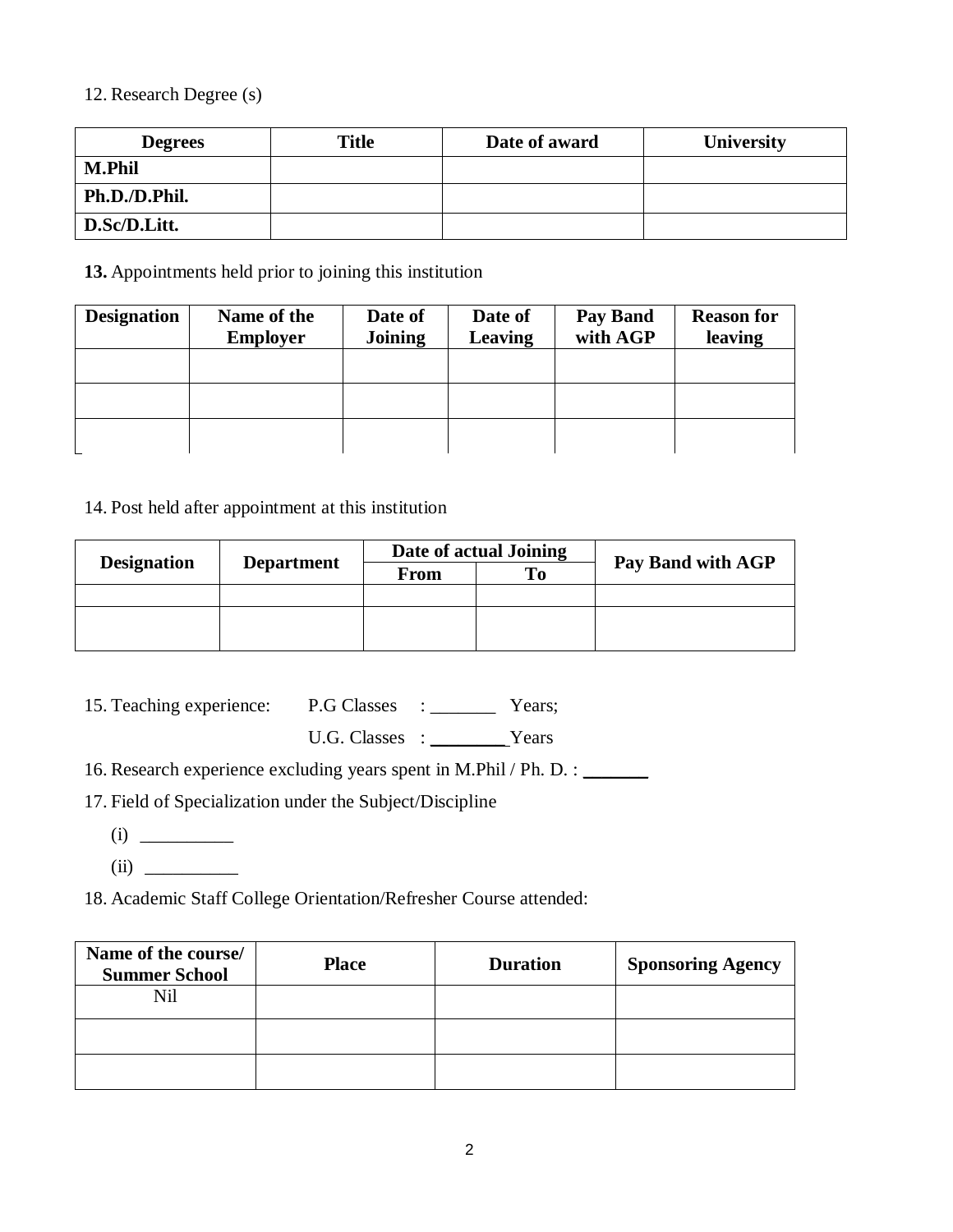## **PART B: ACADEMIC PERFORMANCE INDICATORS**

(Please see detailed instructions of this PBAS proforma before filling out this section)

## **CATEGORY- I :TEACHING, LEARNING AND EVALUATION RELATED ACTIVITIES**

;I.1 Lectures, Seminars, Tutorials, Practicals, Contact Hours (give semester-wise details, where necessary)

| <b>Sl. No.</b> Course/Paper | <b>Level</b> | Mode of<br>teaching* | Hours per week<br>allotted | % of classess taken as per<br>documented record |
|-----------------------------|--------------|----------------------|----------------------------|-------------------------------------------------|
|                             |              |                      |                            |                                                 |
|                             |              |                      |                            |                                                 |
|                             |              |                      |                            |                                                 |
|                             |              |                      |                            |                                                 |

•Lecture (L), Seminar (S), Tutorial (T), Practical (P), Contact classes (C)

| <b>Activity</b> | <b>API Score</b> |
|-----------------|------------------|
|                 |                  |
|                 |                  |
|                 |                  |
|                 |                  |

**(I.3) Reading / Instructional material consulted and additional knowledge resources provided to students.**

| <b>Sl. No.</b>                                                                                                     | <b>Course / Paper</b>                                       | <b>Consulted</b> | <b>Prescribed</b> | <b>Additional Resource</b><br>provided |
|--------------------------------------------------------------------------------------------------------------------|-------------------------------------------------------------|------------------|-------------------|----------------------------------------|
|                                                                                                                    |                                                             |                  |                   |                                        |
|                                                                                                                    |                                                             |                  |                   |                                        |
|                                                                                                                    |                                                             |                  |                   |                                        |
|                                                                                                                    |                                                             |                  |                   |                                        |
|                                                                                                                    | API score based on Preparation and imparting of knowledge / | <b>API</b> Score |                   |                                        |
| Instruction as per curriculum $\&$ syllabus enrichment by providing additional<br>resources to Students (max.: 20) |                                                             |                  |                   | 20                                     |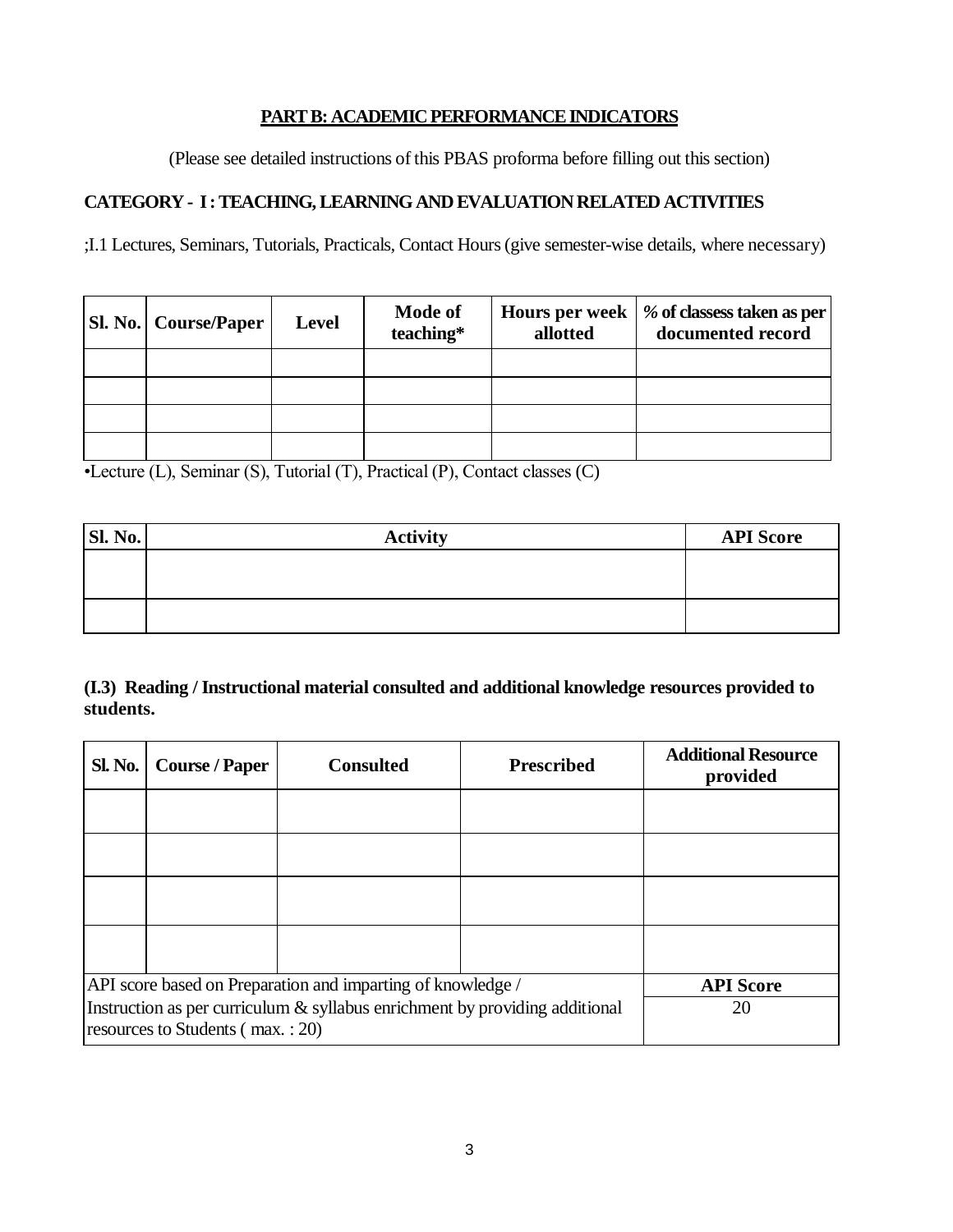#### **(I.4 ) Use of Participatory and Innovative Teaching-Learning Methodologies, Updating of Subject Content, Course Improvement etc.**

| Sl.<br>$\overline{M}$ | <b>Short Description</b>           | <b>API Score</b> |
|-----------------------|------------------------------------|------------------|
|                       |                                    |                  |
|                       |                                    |                  |
|                       |                                    |                  |
|                       |                                    |                  |
|                       | <b>Total Score (Max Score: 20)</b> |                  |

### **(I.5) Examination Duties Assigned and Performed:**

| Sl.No | <b>Type of Examination Duties</b> | <b>Duties Assigned</b> | <b>Extent to which carried</b><br>out $(\% )$ | <b>API</b> Score |
|-------|-----------------------------------|------------------------|-----------------------------------------------|------------------|
|       |                                   |                        |                                               |                  |
|       |                                   |                        |                                               |                  |
|       |                                   |                        |                                               |                  |
|       |                                   |                        |                                               |                  |
|       | <b>Total Score (Max: 25)</b>      |                        |                                               | 20               |

## **CATEGORY: II –CO-CURRICULAR, EXTENSION, PROFESSIONAL DEVELOPMENT RELATED ACTIVITIES**

### **II. Please mention your contribution to any of the following:**

| Sl. No | <b>Type of Activity</b>                                                                       | <b>Average Hrs/week</b>                         | <b>API</b> Score |
|--------|-----------------------------------------------------------------------------------------------|-------------------------------------------------|------------------|
|        | $(II.1)$ Extension, Co-curricular & field based Activities                                    |                                                 |                  |
|        |                                                                                               |                                                 |                  |
|        |                                                                                               |                                                 |                  |
|        |                                                                                               |                                                 |                  |
|        | Total (Max: 20)                                                                               |                                                 |                  |
|        | (II.2) Contribution to Corporate Life and Management<br>of the Institution through committees | <b>Yearly/Semester</b><br>wise responsibilities | <b>API Score</b> |
|        |                                                                                               |                                                 |                  |
|        |                                                                                               |                                                 |                  |
|        |                                                                                               |                                                 |                  |
|        |                                                                                               |                                                 |                  |
|        |                                                                                               |                                                 |                  |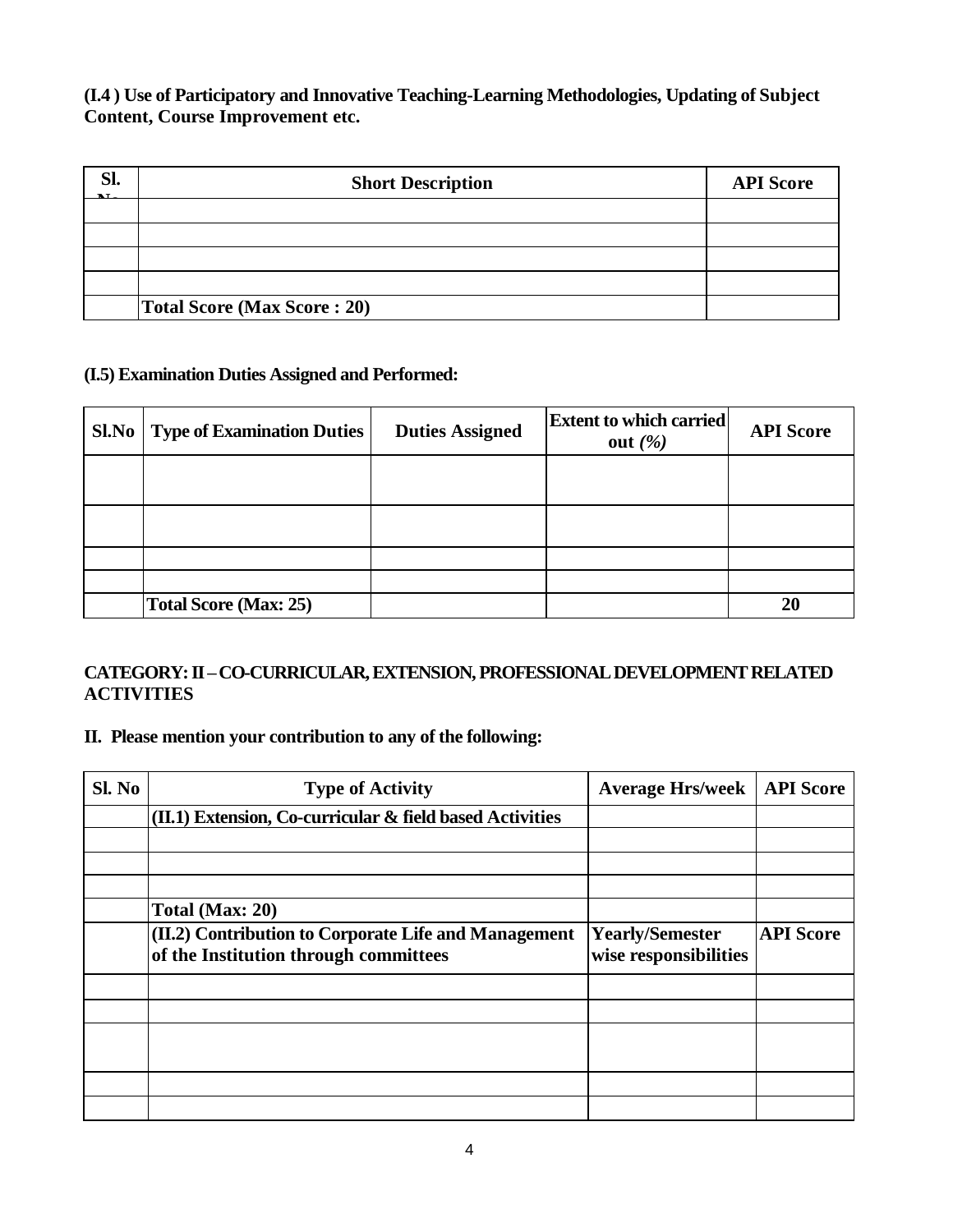| <b>Total (Max: 15)</b>                     |                                          |  |
|--------------------------------------------|------------------------------------------|--|
|                                            |                                          |  |
| (II.3) Professional Development Activities | Yearly/Semester<br>wise responsibilities |  |
|                                            |                                          |  |
|                                            |                                          |  |
| Total (Max: 15)                            |                                          |  |
| Total Score (1I.1 to II.3) (Max: 50)       |                                          |  |

### **CATEGORY-III : RESEARCH, PUBLICATIONS AND ACADEMIC CONTRIBUTIONS**

## **III.A.(i) & (ii) Papers Published in the Journals**

| Sl.<br>No. | Title with page nos. | Name of<br>the<br><b>Journal</b> | <b>ISSN/</b><br><b>ISBN No</b> | Whether peer<br>reviewed.<br><b>Impact Factor,</b> | No. of co-<br>author | Whether<br>you are the<br>main | API<br><b>Score</b> |
|------------|----------------------|----------------------------------|--------------------------------|----------------------------------------------------|----------------------|--------------------------------|---------------------|
|            |                      |                                  |                                |                                                    |                      |                                |                     |
|            |                      |                                  |                                |                                                    |                      |                                |                     |

## **III.A.(iii) Full Papers published in Conference Proceedings etc.**

| Sl.<br>No. | <b>Title with</b><br>page nos. | <b>Details of Conference</b><br><b>Publication</b> | <b>ISSN/</b><br><b>ISBN No</b> | No. of co-<br>authors | Whether main<br>/co-author | API<br>Score |
|------------|--------------------------------|----------------------------------------------------|--------------------------------|-----------------------|----------------------------|--------------|
|            |                                |                                                    |                                |                       |                            |              |
|            |                                |                                                    |                                |                       |                            |              |

**III.B.(i-iv & vii) Text/Reference Books Publishedor Edited/Proceedings of Seminar etc. Edited.**

| Sl.<br>No. | Title with page<br>nos. | <b>Type of Book /  </b><br>Proceeding $\&$<br><b>Author/Editor</b> | Publisher<br>& ISSN/<br><b>ISBN No</b> | peer<br>reviewed | Whether   Coauthors/<br>if any | Whether<br>Co-editors, you are the<br>main author | API<br><b>Score</b> |
|------------|-------------------------|--------------------------------------------------------------------|----------------------------------------|------------------|--------------------------------|---------------------------------------------------|---------------------|
|            |                         |                                                                    |                                        |                  |                                |                                                   |                     |
|            |                         |                                                                    |                                        |                  |                                |                                                   |                     |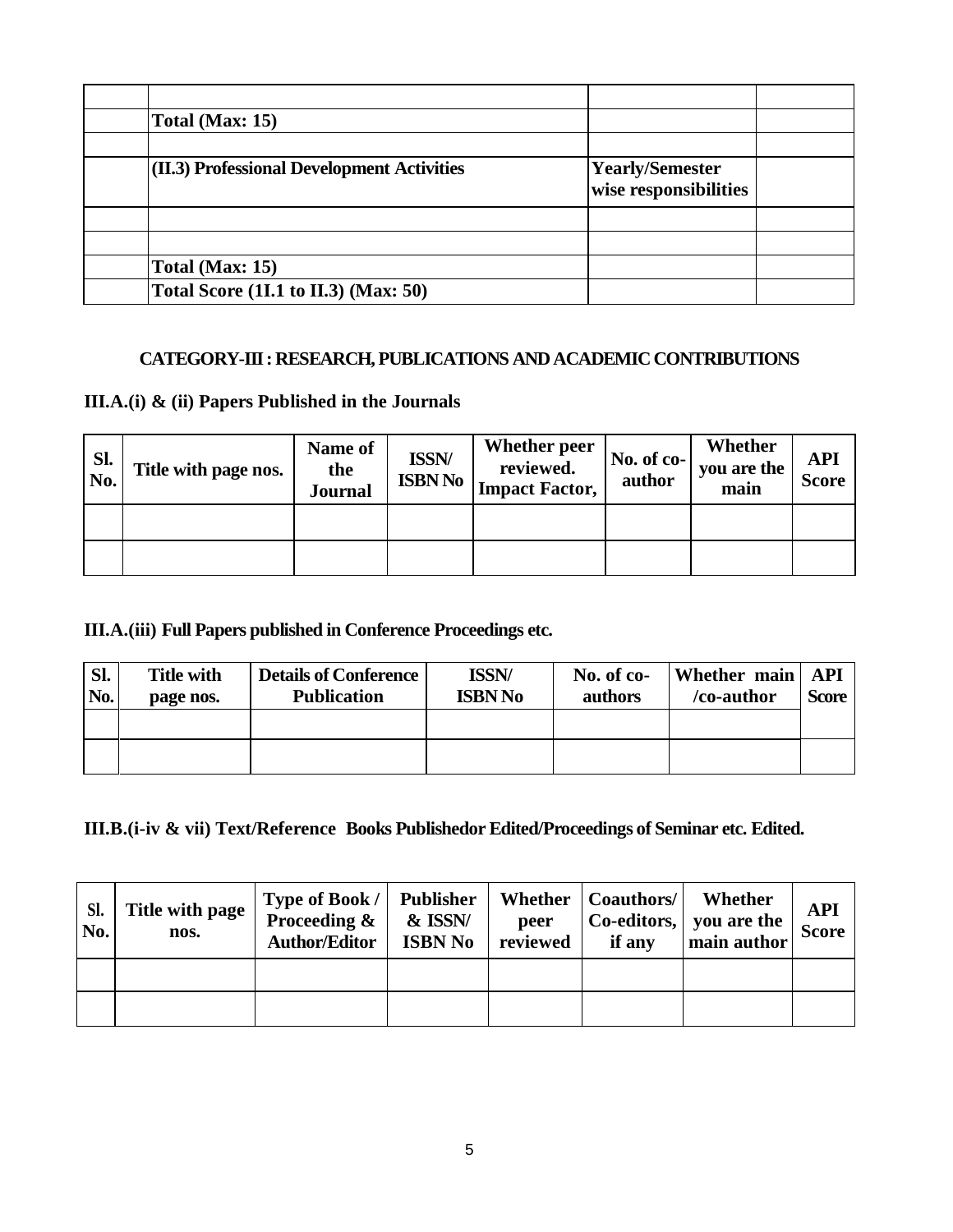## **III.B. (v & vi) Articles / Chapters published in Books**

| Sl.<br>No. | Title with page nos. | <b>Book Title,</b><br>editor &<br>publisher | <b>ISSN</b><br>/ISBN<br>No. | Whether  <br>peer<br>reviewed. | No. of co-<br>authors | Whether you<br>are the main<br>author | <b>API</b><br><b>Score</b> |
|------------|----------------------|---------------------------------------------|-----------------------------|--------------------------------|-----------------------|---------------------------------------|----------------------------|
|            |                      |                                             |                             |                                |                       |                                       |                            |
|            |                      |                                             |                             |                                |                       |                                       |                            |

## **III C (i – iii). Ongoing Completed Research Projects and consultancies/Patent/Technology transfer /Product? Process (for sciences) Major Policy document of Govt. Bodies**

| Sl.<br>No. | Title | <b>Funding Agency</b> | <b>Period</b> | <b>Amount</b> Whether policy <b>API</b><br>document/pate Score<br>nt outcome? |  |
|------------|-------|-----------------------|---------------|-------------------------------------------------------------------------------|--|
|            |       |                       |               |                                                                               |  |
|            |       |                       |               |                                                                               |  |

### **III.D Research Guidance**

| Sl. No                   | <b>Number Enrolled</b> | <b>Thesis Submitted</b> | Degree awarded | <b>API</b> Score |
|--------------------------|------------------------|-------------------------|----------------|------------------|
| M. Phil or<br>equivalent |                        |                         |                |                  |
| Ph. D. or<br>equivalent  |                        |                         |                |                  |

**III. E. Post Doctoral Degree**

| Sl. No.       | <b>Title</b> | Year | University | <b>Supervisor</b> | <b>API Score</b> |
|---------------|--------------|------|------------|-------------------|------------------|
| D.Sc./D.Litt. |              |      |            |                   |                  |

## **III. F. (i) training Course, Teaching-Learning-Evaluation Technology Programmes, Faculty Development Programmes Attended (not less than one week duration)**

| Sl.No | Programme | <b>Duration</b> | <b>Organised by</b> | <b>API Score</b> |
|-------|-----------|-----------------|---------------------|------------------|
|       |           |                 |                     |                  |
|       |           |                 |                     |                  |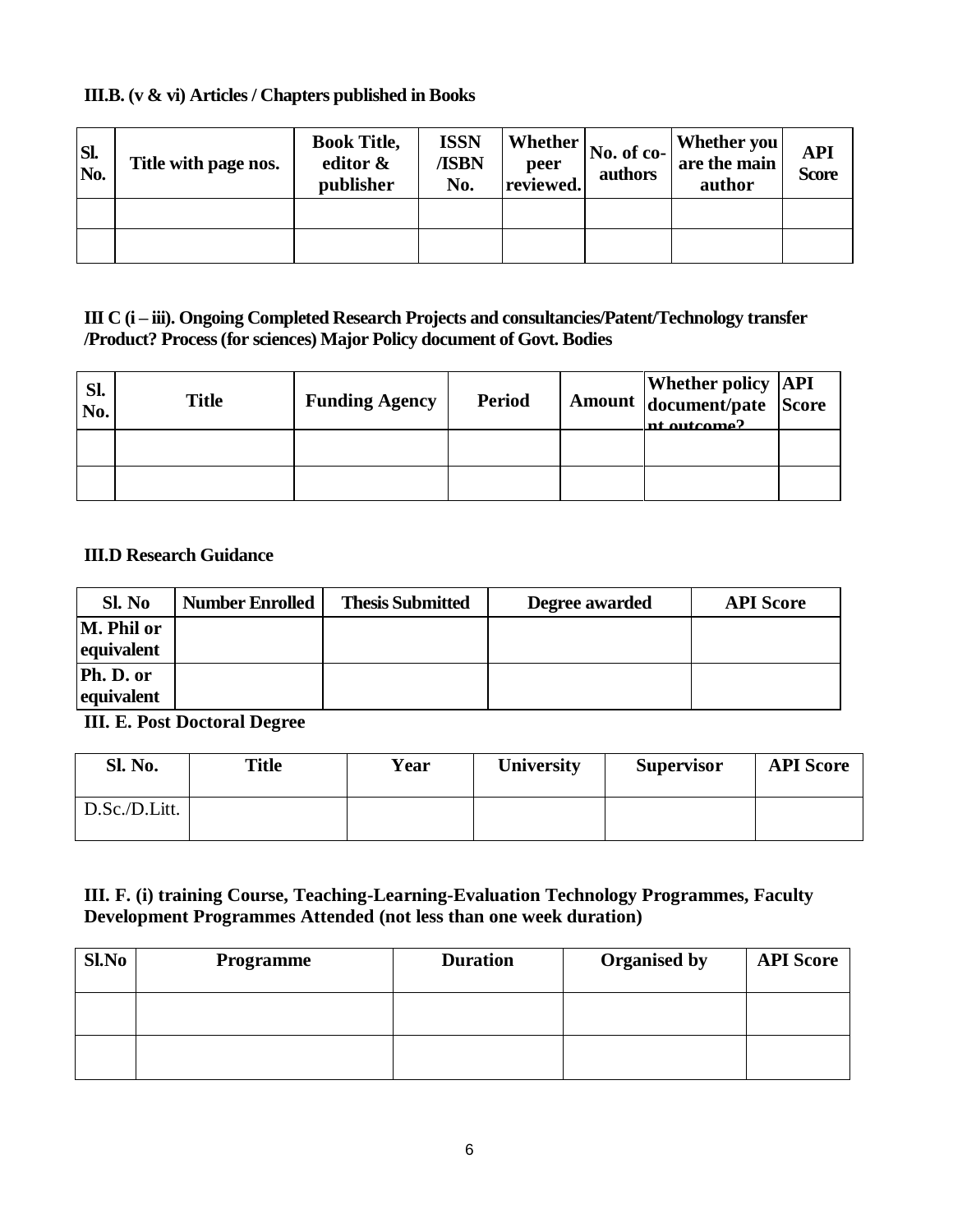## **III. F. (ii) Conferences/Seminars/Workshops/Symposia attended**

| SI.<br>$\mathbf{N}\mathbf{o}$ | Title of the<br>Paper presented | <b>Title of</b><br>Conference /<br><b>Seminar</b> | <b>Organised</b><br>by | Whether international /national/<br>state /regional /college or university<br>level | <b>API</b><br><b>Score</b> |
|-------------------------------|---------------------------------|---------------------------------------------------|------------------------|-------------------------------------------------------------------------------------|----------------------------|
|                               |                                 |                                                   |                        |                                                                                     |                            |
|                               |                                 |                                                   |                        |                                                                                     |                            |
|                               |                                 |                                                   |                        |                                                                                     |                            |
|                               |                                 |                                                   |                        |                                                                                     |                            |
|                               |                                 |                                                   |                        |                                                                                     |                            |

## **III. F. (iii) Inv ited Lectures delivered and Chairmanships at national or International /National/ Regional/Local conference/seminar etc.**

| Sl. No | Title of Lecture/       | <b>Title of Conference /</b> | Organised by | Whether        | <b>API</b>   |
|--------|-------------------------|------------------------------|--------------|----------------|--------------|
|        | <b>Academic Session</b> | <b>Seminar etc</b>           |              | international/ | <b>Score</b> |
|        |                         |                              |              |                |              |
|        |                         |                              |              |                |              |
|        |                         |                              |              |                |              |
|        |                         |                              |              |                |              |
|        |                         |                              |              |                |              |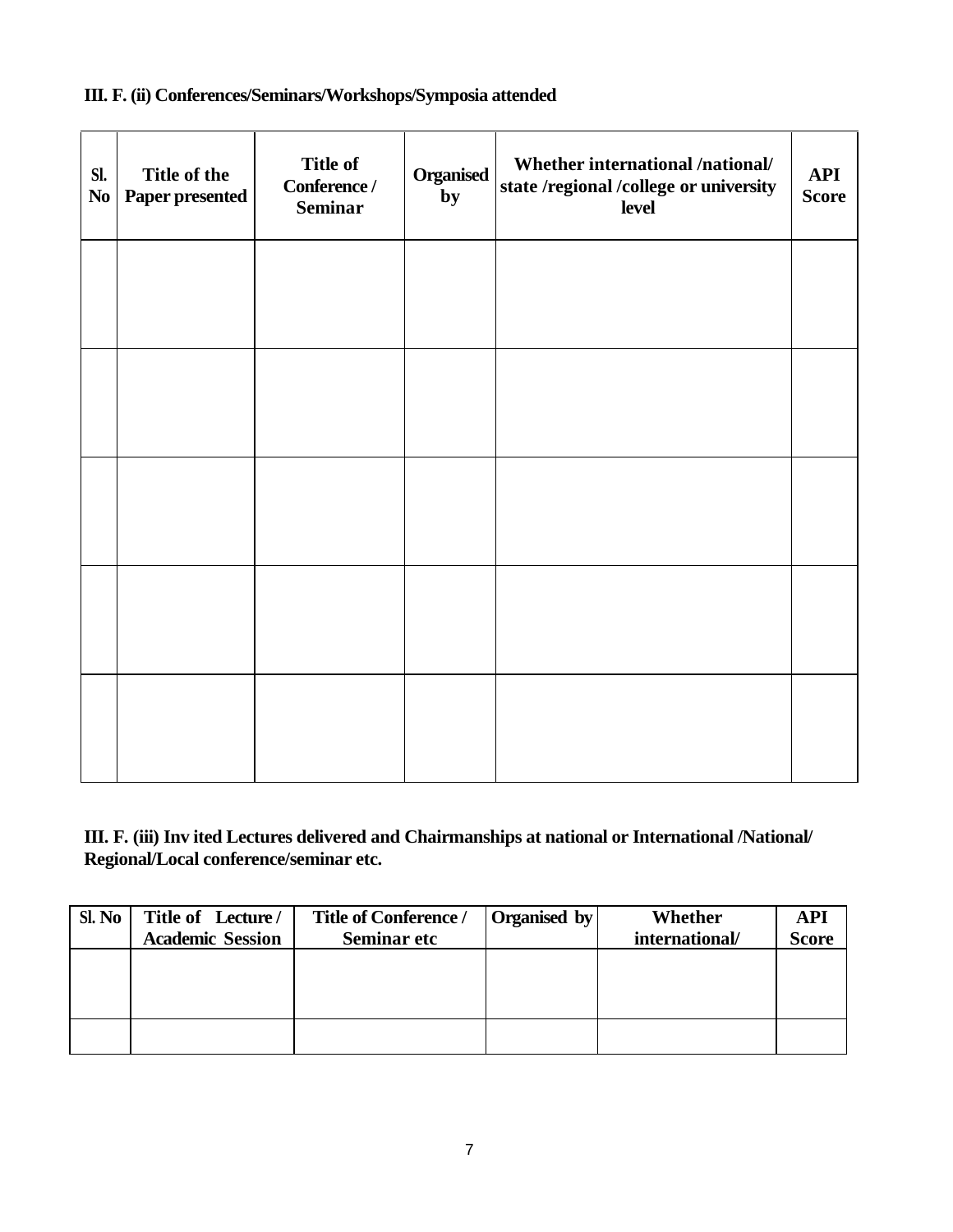**III.G. (i). Organization of Refresher Courses, Methodology, Workshops, Training Courses, Summer/Winter School/Teaching-Learning-Evaluation Technology Programmes, Soft Skills Development Programmes, Faculty Development Programmes**

| <b>Sl. No</b> | Programme | <b>Duration</b> | <b>Sponsoring Agency</b> | <b>API Score</b> |
|---------------|-----------|-----------------|--------------------------|------------------|
|               |           |                 |                          |                  |
|               |           |                 |                          |                  |
|               |           |                 |                          |                  |

## **III.G. (ii) Organization of Seminar/Symposia/Conference/Workshop etc and meetings of PAC/PAMC of UGC/CSIR/MoES/DBT/MoEF/ICSSR/DoE etc.**

| Sl.<br>N <sub>0</sub> | Title of the Conference /<br>seminar etc | <b>Duration</b> | <b>Sponsoring</b><br><b>Agency</b> | <b>Whether international</b><br>/national/state/regional/<br>college or University level | <b>API</b><br><b>Score</b> |
|-----------------------|------------------------------------------|-----------------|------------------------------------|------------------------------------------------------------------------------------------|----------------------------|
|                       |                                          |                 |                                    |                                                                                          |                            |
|                       |                                          |                 |                                    |                                                                                          |                            |
|                       |                                          |                 |                                    |                                                                                          |                            |

# **III. H. Awards/Honour/Recognitions**

| Sl.<br>N <sub>0</sub> | Name of the award | <b>Awarding Agency</b> | Whether<br>international<br>/national/state level | <b>API</b><br><b>Score</b> |
|-----------------------|-------------------|------------------------|---------------------------------------------------|----------------------------|
|                       |                   |                        |                                                   |                            |
|                       |                   |                        |                                                   |                            |

### **III. I. Peer Reviewing of Papers/Projects Proposals/Evaluation of Project Completion Reports etc.**

| SI.<br>No | <b>Title of the Paper</b> | Name of the<br><b>Journal</b> | <b>ISSN/ISBN</b><br><b>Number</b> | <b>Impact factor, if any</b> | <b>API</b><br><b>Score</b> |
|-----------|---------------------------|-------------------------------|-----------------------------------|------------------------------|----------------------------|
|           |                           |                               |                                   |                              |                            |
|           |                           |                               |                                   |                              |                            |
|           |                           |                               |                                   |                              |                            |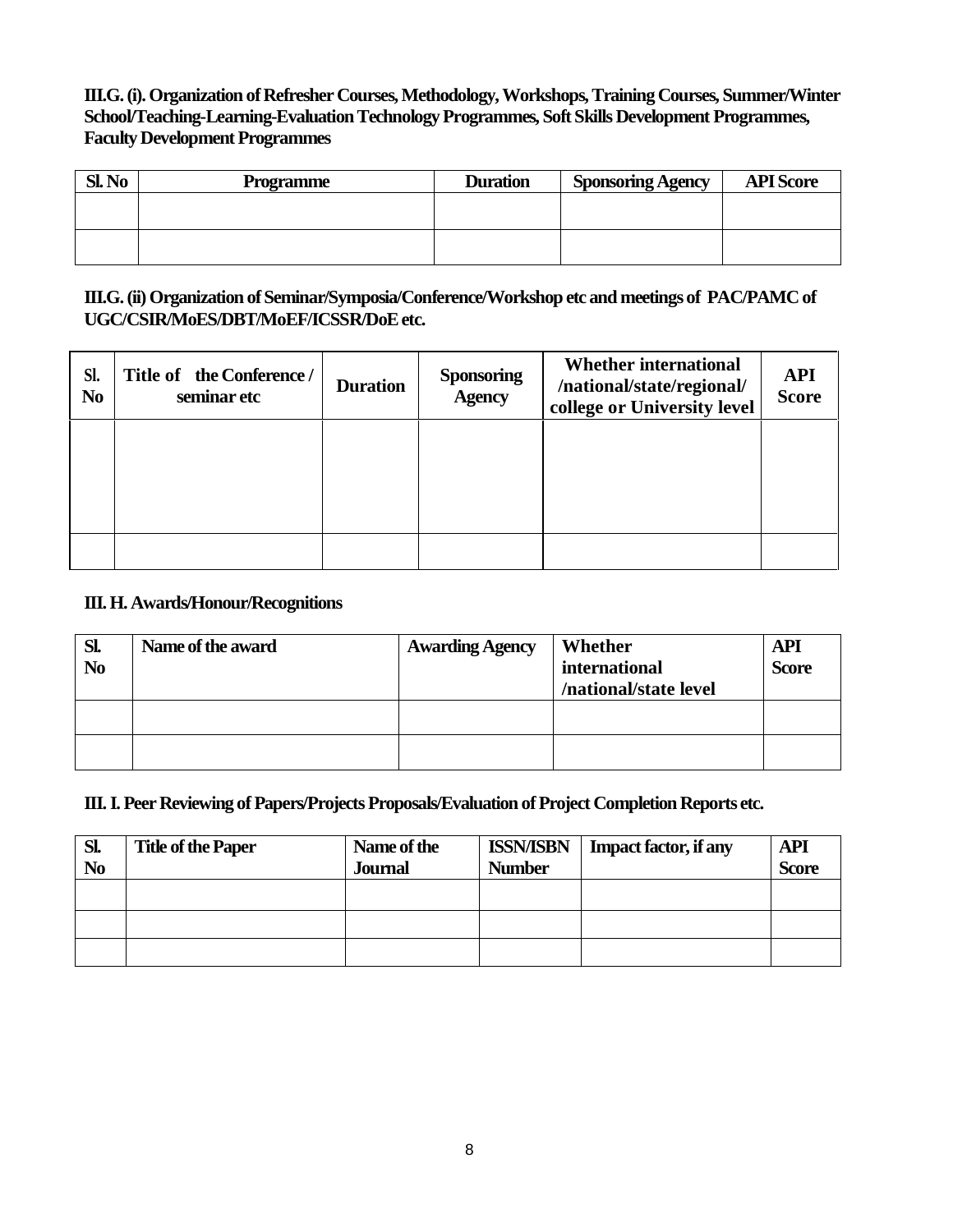#### **IV. SUMMARY OF THE API SCORES**

| <b>Sl. No.</b> | <b>Criteria</b> | Last Academic Year | Total-API Score for Annual Av. API Score<br>Assessment Period for Assessment Period |
|----------------|-----------------|--------------------|-------------------------------------------------------------------------------------|
|                |                 |                    |                                                                                     |
|                |                 |                    |                                                                                     |
|                |                 |                    |                                                                                     |
|                |                 |                    |                                                                                     |

## **PART C: OTHER RELEVANT INFORMATION**

Please give details of any other credential, significant contributions, awards received etc. not mentioned earlier.

| <b>Sl. No.</b> | Details (Mention Year, value etc. where relevant) |  |  |
|----------------|---------------------------------------------------|--|--|
|                |                                                   |  |  |
|                |                                                   |  |  |
|                |                                                   |  |  |
|                |                                                   |  |  |
|                |                                                   |  |  |
|                |                                                   |  |  |

**LIST OF ENCLOSURES:** *(Please attach, copies of certificates, sanction orders, papers etc. wherever necessary)*

### **PART A : General Information and Academic Background.**

### **PART B : Academic Performance Indicators.**

*Category – I : Teaching, Learning and Evaluation Related Activities :*

*Category – II : Co-Curricular, Extension, Professional Development Related Activities:*

*Category – III : Research, Publications and Academic Contributions.*